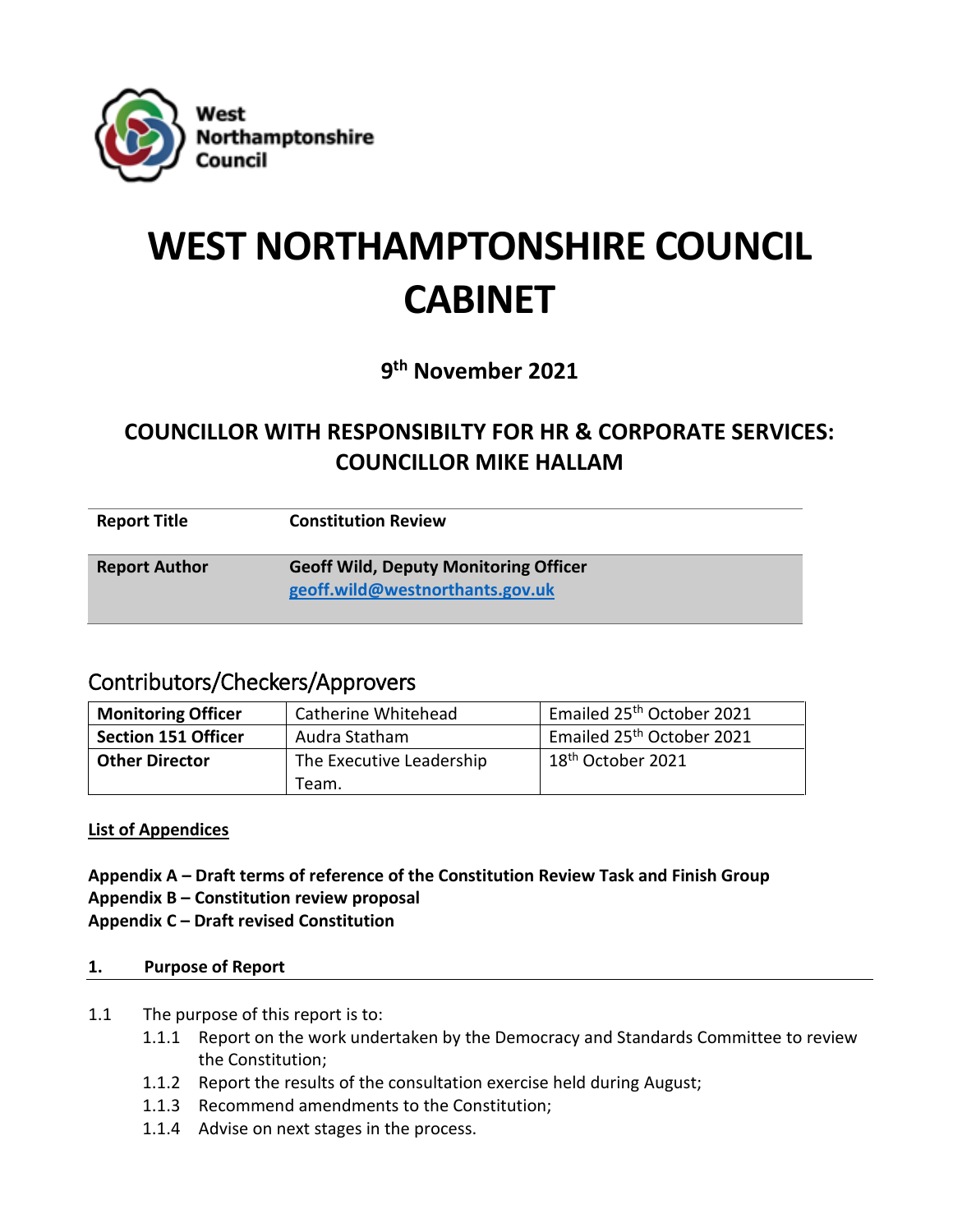#### **2. Executive Summary**

- 2.1 This report sets out details of the Constitution Review process conducted through a Task and Finish Group of the Democracy & Standards Committee ('the Committee').
- 2.2 At its meeting on 29 July 2021, the Committee:
	- a) Established a Task and Finish Group to conduct a review of the Council's Constitution and make proposals to the Committee for onward recommendation to Cabinet and Full Council;
	- b) Approved a consultation programme for the Constitution review;
	- c) Noted the anticipated timeframe for the review.
- 2.3 A consultation exercise with elected members, Northamptonshire County Association of Local Councils (NCALC) and the general public was conducted during August. The responses to the consultation exercise, together with proposed amendments put forward by officers, were considered by the Task and Finish Group in two meetings during September. The outcome of those meetings was a revised Constitution showing (by way of tracked changes and marginal comments) the amendments proposed (Appendix C).
- 2.4 Following consideration and endorsement by the Committee at its meeting on 30 September, further consultation took place with the Executive Leadership Team (ELT) during October, before consideration by Cabinet at this meeting.
- 2.5 Any additional proposed amendments will be reported to the Committee at its meeting on 25 November 2021, before being submitted to Full Council for formal approval on 2 December 2021.

#### **3. Recommendations**

- 3.1 It is recommended that the Cabinet:
	- a) Acknowledges the work of the Democracy & Standards Committee;
	- b) Endorses the proposed amendments to the Constitution and makes such further proposals as it thinks fit;
	- c) Recommends the revised Constitution to Full Council for approval.

#### **4. Reasons for Recommendations**

- 4.1 The reasons for the recommendations are as follows:
	- a) A review of the Constitution by the Democracy & Standards Committee was agreed by Full Council on 20 May 2021 and Cabinet on 8 June 2021.
	- b) Conducting a review of the Constitution will help ensure that it is legally compliant, complete, reflects the character and culture of the authority and supports decision making.
- **5. Report Background**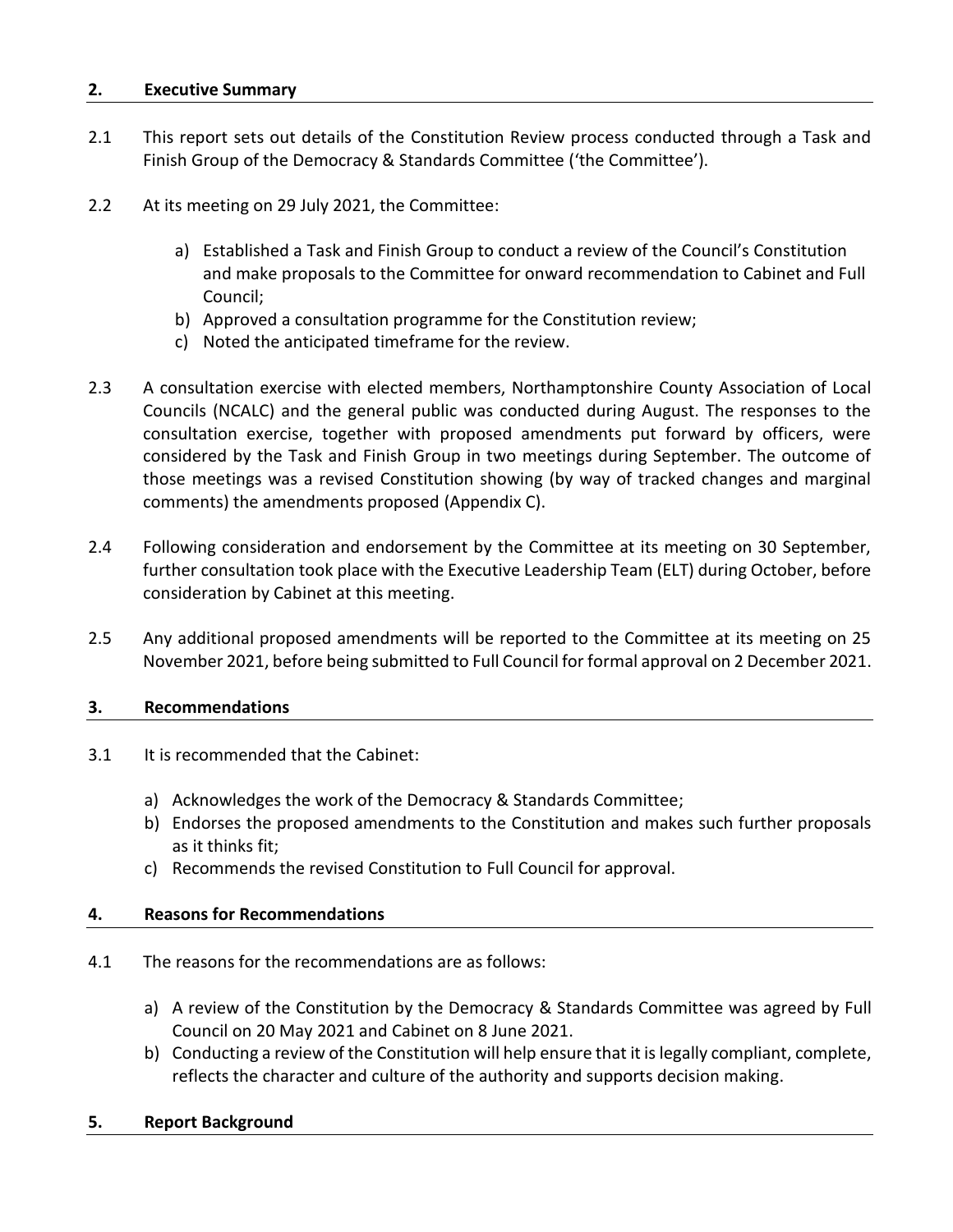- 5.1 West Northamptonshire Council was established on 1 April 2021 as a result of local government reorganisation that took place pursuant to the Northamptonshire Structural Changes Order 2020.
- 5.2 A West Northamptonshire Shadow Authority was established in the period leading up to 1 April 2021 to ensure the new unitary authority was ready to operate once established. One of the tasks undertaken by the Shadow Authority was the development of a Constitution for the new authority.
- 5.3 The Shadow Authority established a Member Task and Finish Group to progress the drafting of the Constitution. The draft Constitution was approved by the Shadow Executive on 21 February 2021 and the Shadow Authority gave final approval to the Constitution on 10 March 2021.
- 5.4 At the first West Northamptonshire Full Council meeting on 20 May 2021, several amendments to the Constitution were agreed. Council also resolved that: "*A further review of the Constitution be carried out by the Democracy and Standards Committee and referred to a future meeting of Council*". On 8 June 2021 Cabinet made the same resolution and approved those amendments that related to executive matters.
- 5.5 At its meeting on 29 July 2021, the Democracy & Standards Committee:
	- a) Established a Task and Finish Group to conduct a review of the Council's Constitution and make recommendations to the Committee for onward submission to Cabinet and Full Council;
	- b) Appointed five members of the Committee to the Task and Finish Group:
		- i. Cllr Patel (Con)
		- ii. Cllr Irving-Swift (Con)
		- iii. Cllr Cole (Con)
		- iv. Cllr G Eales (Lab)
		- v. Cllr Harris (LibDem)
	- c) Agreed the draft terms of reference of the Task and Finish Group (Appendix A);
	- d) Endorsed the proposal set out in Appendix B and the review principles set out in paragraph 6.2;
	- e) Approved a consultation exercise be conducted during August with all elected members, the chief executive of NCALC, together with parish councils and members of the public (via the Council's [consultation hub\)](https://westnorthants.citizenspace.com/);
	- f) Noted the anticipated timeframe for the review as set out at paragraph 5.15.
- 5.6 A draft consultation questionnaire was agreed by members of the Task and Finish Group and emailed to all Members on 2 August. The questionnaire was launched on the Council's consultation hub on 3 August and remained open until midnight on 31 August. A tick box was included on the opening page for respondents to indicate their status (including one for Members to state that they were a councillor).
- 5.7 In addition, the online survey was sent to:
	- a) West Northants Residents Panel (comprising 500+ individuals);
	- b) West Northants Consultation Registrar (comprising individuals and organisations who have registered to be informed about West Northants consultations);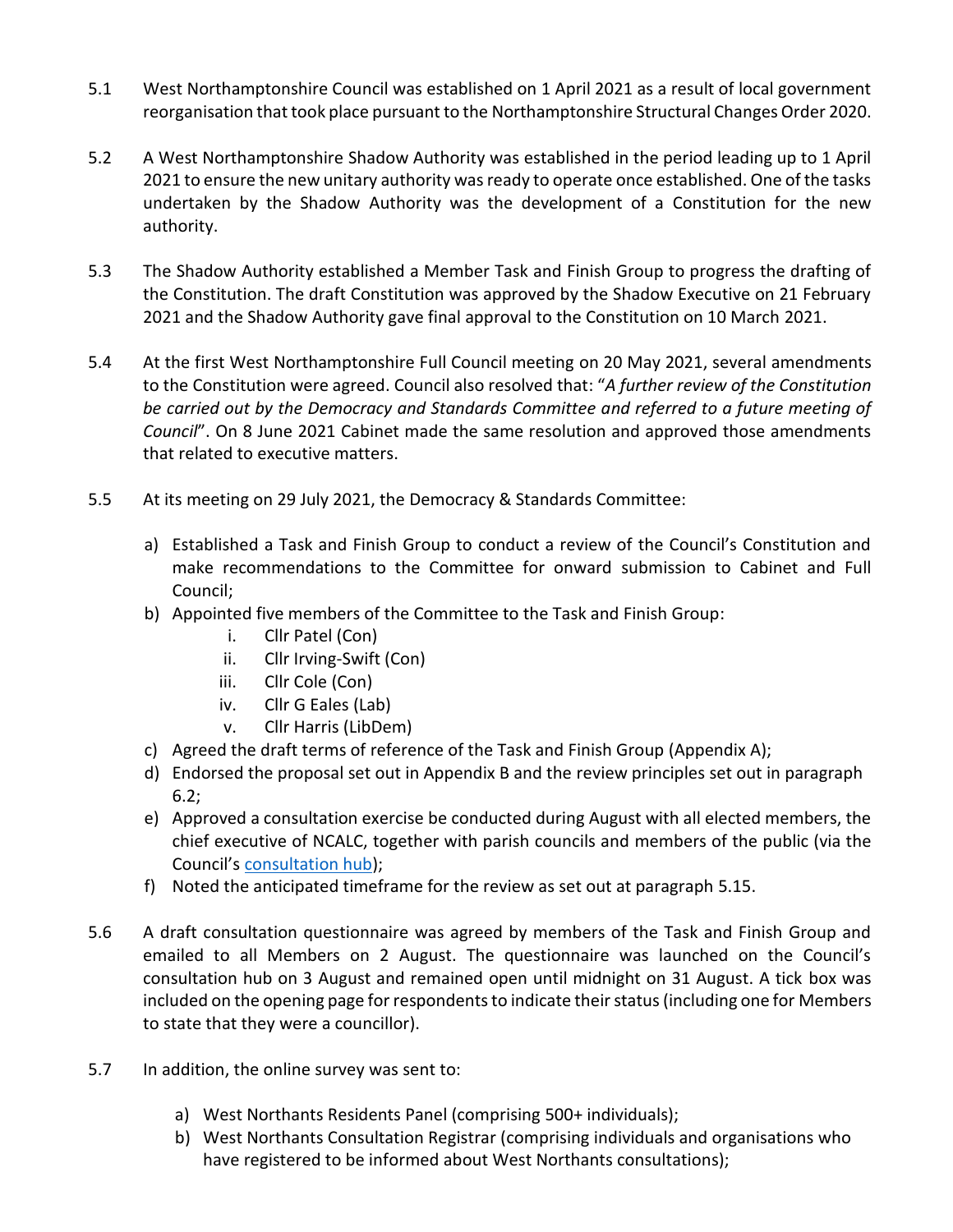- c) WNC councillors and Town and Parish councillors;
- d) The chief executive of the Northamptonshire County Association of Local Councils, for distribution to its members and for his personal response.
- 5.8 In addition, officers in the Communications Team issued a news story for the press and social media to promote awareness of the consultation exercise.
- 5.9 The consultation questionnaire and survey responses were considered in detail by the Task and Finish Group at its meetings on 6 and 21 September. There were 98 online responses plus 95 other responses that were not submitted online, giving a total response to the survey of 193.
- 5.10 Respondents included 19 WNC councillors, 65 parish councillors, 3 representatives of the local business community, 2 representatives of a public sector partner, 15 representatives of a voluntary or community organisation, NCALC and 7 council employees.
- 5.11 A quantative summary of the responses is shown in the table below. The qualitative (free text) responses, together with a comprehensive analysis of the comments received, were considered by the Task and Finish Group and reported to the Committee.

|                | <b>Question</b>                                                                       | <b>Agree</b>       | <b>Disagree</b> | <b>Neither</b>  | <b>No</b> |
|----------------|---------------------------------------------------------------------------------------|--------------------|-----------------|-----------------|-----------|
|                |                                                                                       |                    |                 | <b>Agree</b>    | response  |
|                |                                                                                       |                    |                 | nor             |           |
|                |                                                                                       |                    |                 | <b>Disagree</b> |           |
| $\mathbf{1}$   | Do you agree or disagree that the Constitution provides                               | 46 (24%)           | 27 (14%)        | 34 (18%)        | 86 (44%)  |
|                | guidance on how the Council provides leadership to the                                |                    |                 |                 |           |
|                | community in partnership with citizens, businesses and                                |                    |                 |                 |           |
|                | other organisations?                                                                  |                    |                 |                 |           |
| $\overline{2}$ | Do you agree or disagree that the Constitution supports                               | 36 (19%)           | 44 (23%)        | 26 (13%)        | 87 (45%)  |
|                | the active involvement of citizens in the process of                                  |                    |                 |                 |           |
| 3              | council decision making?<br>Do you agree or disagree that the Constitution is easy to | 26 (13%)           | 41 (21%)        | 39 (20%)        | 87 (45%)  |
|                | understand and is up to date?                                                         |                    |                 |                 |           |
| 4              | Do you agree or disagree that the Constitution helps                                  | 23 (12%)           | 40 (21%)        | 41 (21%)        | 89 (46%)  |
|                | councillors to represent their constituents more                                      |                    |                 |                 |           |
|                | effectively?                                                                          |                    |                 |                 |           |
| 5              | Do you think the Constitution enables decisions to be                                 | Always - 3 (2%)    |                 |                 |           |
|                | taken efficiently and effectively?                                                    | Usually - 53 (27%) |                 |                 |           |
|                |                                                                                       | Rarely - 24 (12%)  |                 |                 |           |
|                |                                                                                       | Never - 7 (4%)     |                 |                 |           |
| 6              | Do you agree or disagree that the Constitution ensures                                | 32 (17%)           | 41 (21%)        | 30 (16%)        | 90 (46%)  |
|                | that those responsible for decision-making are clearly                                |                    |                 |                 |           |
|                | identifiable to local citizens and that they explain the                              |                    |                 |                 |           |
|                | reasons for decisions?                                                                |                    |                 |                 |           |
| 7              | Do you agree or disagree that the Constitution creates a                              | 24 (12%)           | 44 (23%)        | 33 (17%)        | 92 (48%)  |
|                | powerful and effective means of holding decision                                      |                    |                 |                 |           |
|                | makers to public account?                                                             |                    |                 |                 |           |
| 8              | Do you agree or disagree that the Constitution ensures                                | 20 (10%)           | 42 (22%)        | 36 (19%)        | 95 (49%)  |
|                | that proposals and decisions are effectively and fairly                               |                    |                 |                 |           |
|                | reviewed?                                                                             |                    |                 |                 |           |
| 9              | Do you agree or disagree that the Constitution provides                               | 21 (11%)           | 38 (20%)        | 38 (20%)        | 96 (49%)  |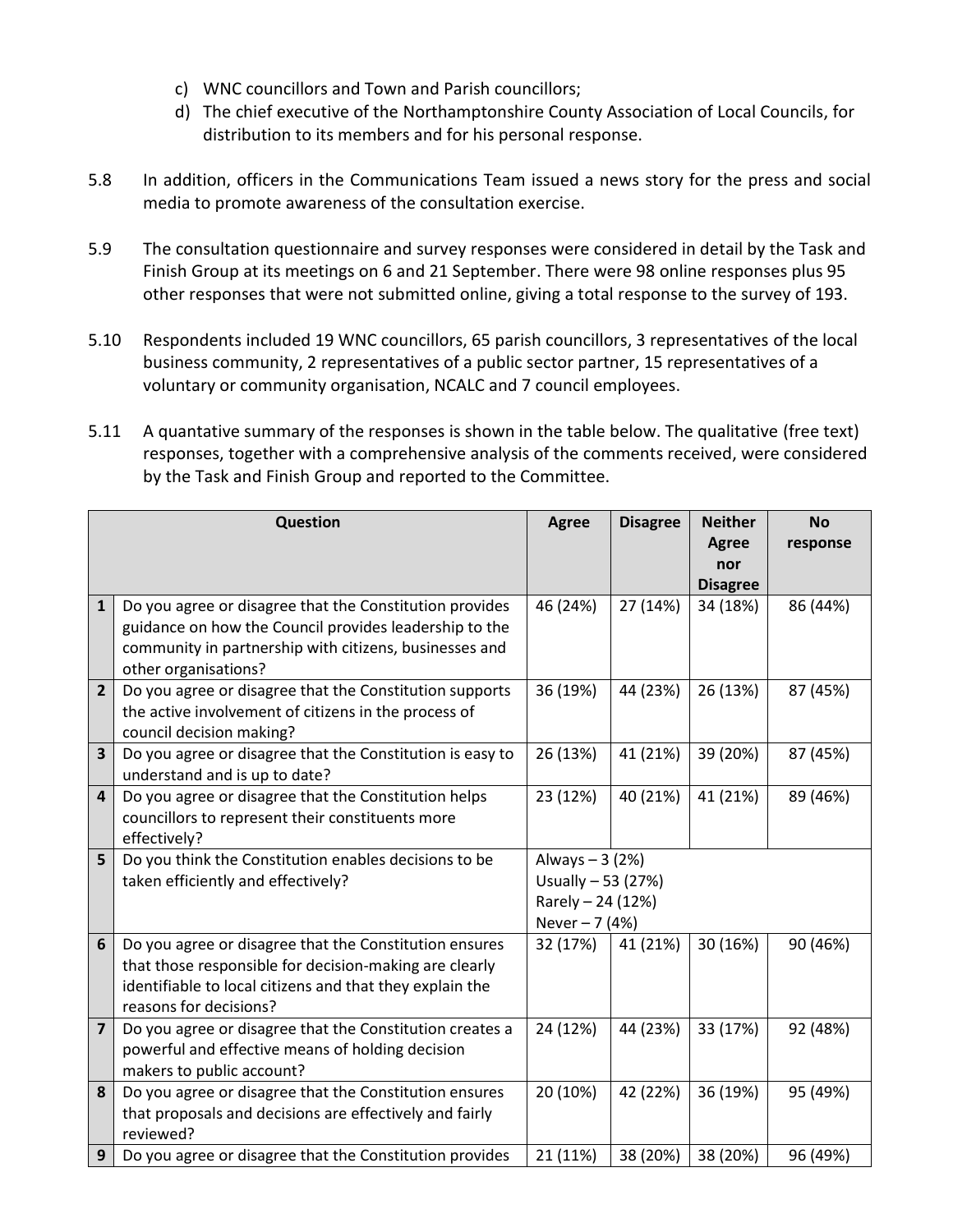| a means of improving the delivery of services to the |  |  |
|------------------------------------------------------|--|--|
| community?                                           |  |  |

- 5.12 In addition, a table of responses and proposed amendments received from the Liberal Democrat Group on 31 August was considered in detail by the Task and Finish Group.
- 5.13 Over the course of its two meetings, the Task and Finish Group went through the whole of the Constitution, discussed several specific areas in detail, considered the consultation responses, endorsed a number of proposals for change and made several recommendations for amendment to the Constitution. The revised draft Constitution is attached at Appendix C, showing by way of tracked changes the proposed revisions and in marginal comments the issues still to be determined.
- 5.14 Whilst many of the proposed amendments are administrative in nature or to comply with legal requirements, members' attention is specifically drawn to the following proposed amendments:
	- a) Principles of Decision Making (page 7)
	- b) Opposition speeches, Member questions and motions on notice at Full Council meeting (pp.23, 31, 32)
	- c) Substitute members (p.42)
	- d) Planning Policy Committee draft terms of reference (page 74)
	- e) Public interest test for exempt agenda items (p.90)
	- f) Councillor Call for Action (p.106)
	- g) Sensitive interests (p.126)
	- h) Call-in of planning applications (p.157)
	- i) Protocol for Speaking at Planning Committee (p.161)
	- j) Recording and publishing officer decisions (p.181)
- 5.15 The timetable for the review is set out below, which balances the need to ensure that the Constitution is up to date and fit for purpose as soon as possible against the need to carry out a thorough and detailed review. The shaded sections have been completed.

| <b>July 2021</b>        | $29th$ – Democracy & Standards Committee establishes Task and Finish Group,<br>approves Terms of Reference, endorses constitution review principles, and approves<br>consultation programme.                                                                                                             |  |  |
|-------------------------|----------------------------------------------------------------------------------------------------------------------------------------------------------------------------------------------------------------------------------------------------------------------------------------------------------|--|--|
| August 2021             | 1 <sup>st</sup> -31 <sup>st</sup> - Consultation on revisions to the Constitution in accordance with<br>consultation programme agreed by the Democracy and Standards Committee.                                                                                                                          |  |  |
| September<br>2021       | $6th$ -21 <sup>st</sup> - Task and Finish Group reviews consultation responses and makes<br>recommendations for amendments in conjunction with officers supporting the Task<br>and Finish Group.<br>30 <sup>th</sup> - Democracy & Standards Committee reviews findings and confirms<br>recommendations. |  |  |
| <b>October</b><br>2021  | ELT inputs and reviews consultation responses and proposed amendments to the<br>Constitution.                                                                                                                                                                                                            |  |  |
| <b>November</b><br>2021 | $9th$ – Cabinet reviews and comments on proposed amendments to the Constitution.                                                                                                                                                                                                                         |  |  |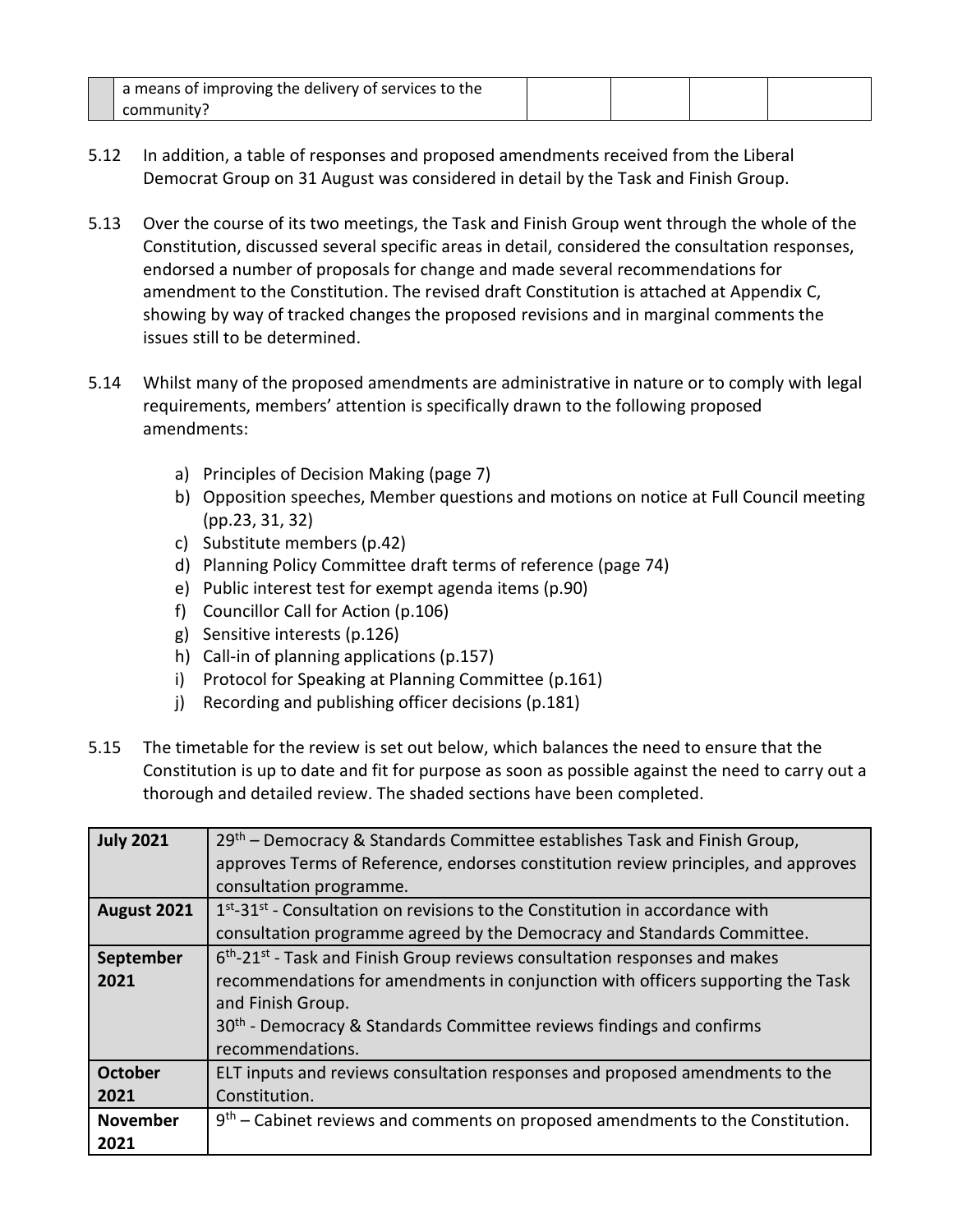|                 | 25 <sup>th</sup> – Democracy & Standards Committee considers responses from ELT and          |  |
|-----------------|----------------------------------------------------------------------------------------------|--|
|                 | Cabinet, and agrees report recommending changes to Constitution for approval at              |  |
|                 | full Council.                                                                                |  |
| <b>December</b> | $\vert$ 2 <sup>nd</sup> – Full Council gives formal approval of changes to the Constitution. |  |
| 2021            |                                                                                              |  |

- 5.16 At its meeting on 30 September 2021, the Committee:
	- a) Noted the responses to the consultation programme;
	- b) Acknowledged the work of the Task and Finish Group;
	- c) Endorsed the proposed amendments to the Constitution;
	- d) Recommended the revised Constitution to Cabinet for comment and further consideration.

#### **6. Issues and Choices**

- 6.1 It was necessary for the Constitution to be developed relatively quickly during the shadow period before the authority came into existence, with a view to putting a core instrument in place. A further detailed review of this fundamental governance document at this stage is beneficial for several reasons:
	- a) It enables the Constitution to be improved to reflect the wishes of the Council during the first year of its operation;
	- b) It takes account of consultation responses from various stakeholders, e.g. senior officers, elected members, parish councils, third sector organisations, the business community and the general public;
	- c) It also presents an opportunity to ensure that the Constitution is compliant with current legal requirements, that the content is complete and the various components are crossreferenced and accessible.
- 6.2 When the Shadow Council was developing the Constitution, the Member Task and Finish Group agreed the following principles, which enabled Members and officers to work together collaboratively to frame a new Constitution:
	- Transparency makes it clear what our rules are
	- Accountability explains clearly who makes which decisions
	- **Efficiency** keeps the cost of decision making down
	- $\bullet$  Accessibility is accessible to all
	- $\bullet$  Inclusivity encourages public participation
	- Concise describes what it needs to succinctly.

The Committee approved these same principles for application in this current Constitution review.

6.3 The alternative choices are to not conclude a Constitution review at all, or to conclude the review at a later date or in accordance with a different timetable. These options are not recommended as a need for a review has been identified and it is important to ensure the Constitution is fit for the new Council's purposes and compliant with all current legal requirements as soon as possible.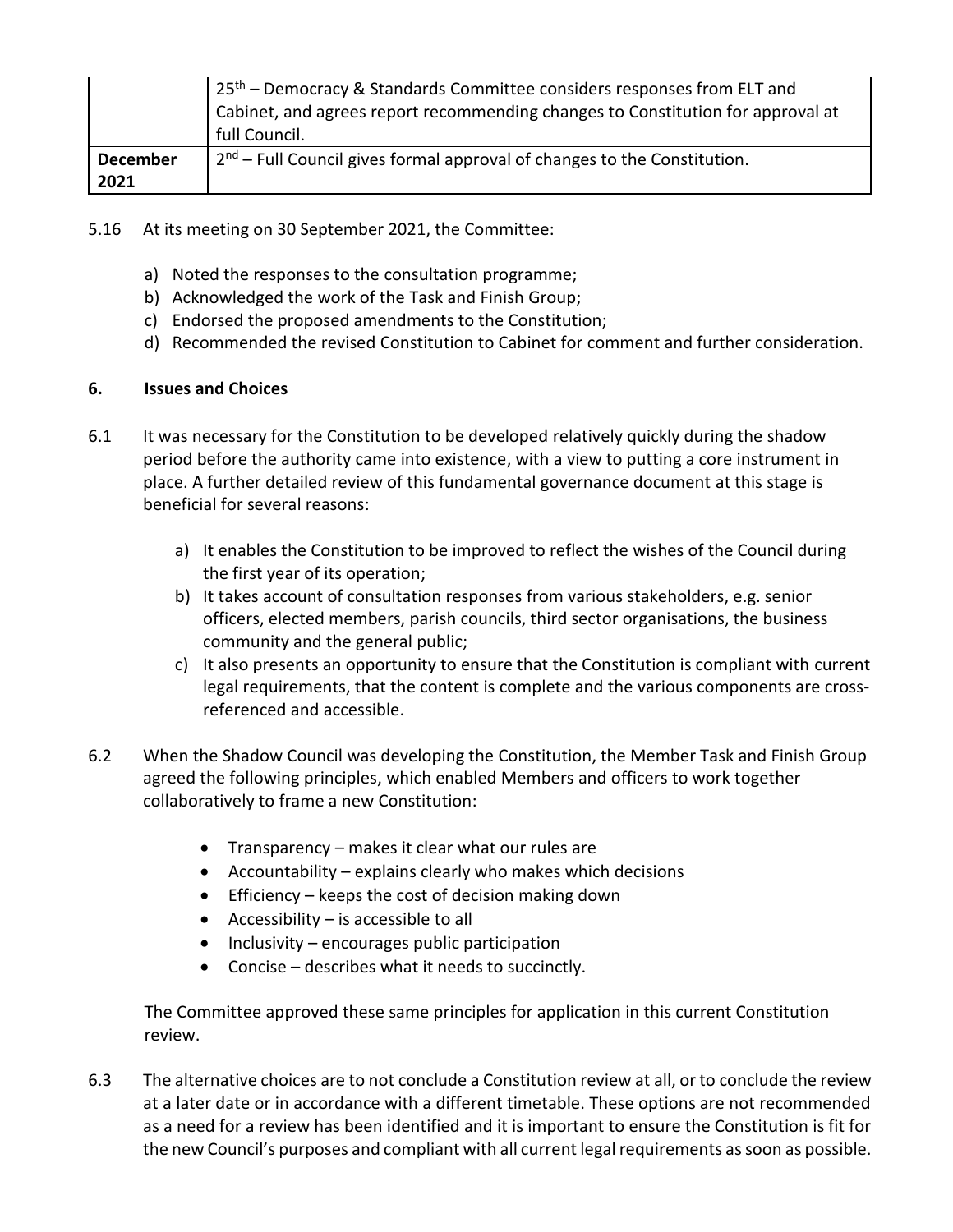#### **7. Implications (including financial implications)**

#### 7.1 **Resources and Financial**

- 7.1.1 There are staffing implications in terms of the officer time required to support the Constitution review process. However, these requirements can be met with existing staff resources.
- 7.1.2 There are no financial implications arising directly as a result of the Constitution review process.

#### 7.2 **Legal**

- 7.2.1 Every local authority is under a legal duty to prepare and keep up to date its Constitution (see Appendix B). In particular, section 9P of the Local Government Act 2000 requires the Constitution to contain:
	- a) a copy of the authority's standing orders;
	- b) a copy of the authority's code of conduct;
	- c) such information as the Secretary of State may direct; and
	- d) such other information (if any) as the authority considers appropriate.
- 7.2.2 Regular review of the Constitution helps to ensure these legal requirements are met.

#### 7.3 **Risk**

7.3.1 There are no significant risks arising from this report. Conducting a Constitution review process helps to reduce any risks that could arise as a result of the Constitution not properly supporting decision making and delivery of Council services.

#### 7.4 **Consultation**

7.4.1 The consultation implications arising from this report have been considered above.

#### 7.5 **Consideration by Overview and Scrutiny**

7.5.1 Not applicable to this report.

#### 7.6 **Climate Impact**

7.6.1 No climate or environmental impacts have been identified as arising from this report.

#### 7.7 **Community Impact**

7.7.1 There are no direct community impacts arising from this report. However, any specific community impacts that arise from amendments to the Constitution have been considered by the Task and Finish Group at the time recommendations for amendments were made.

#### **8. Background Papers**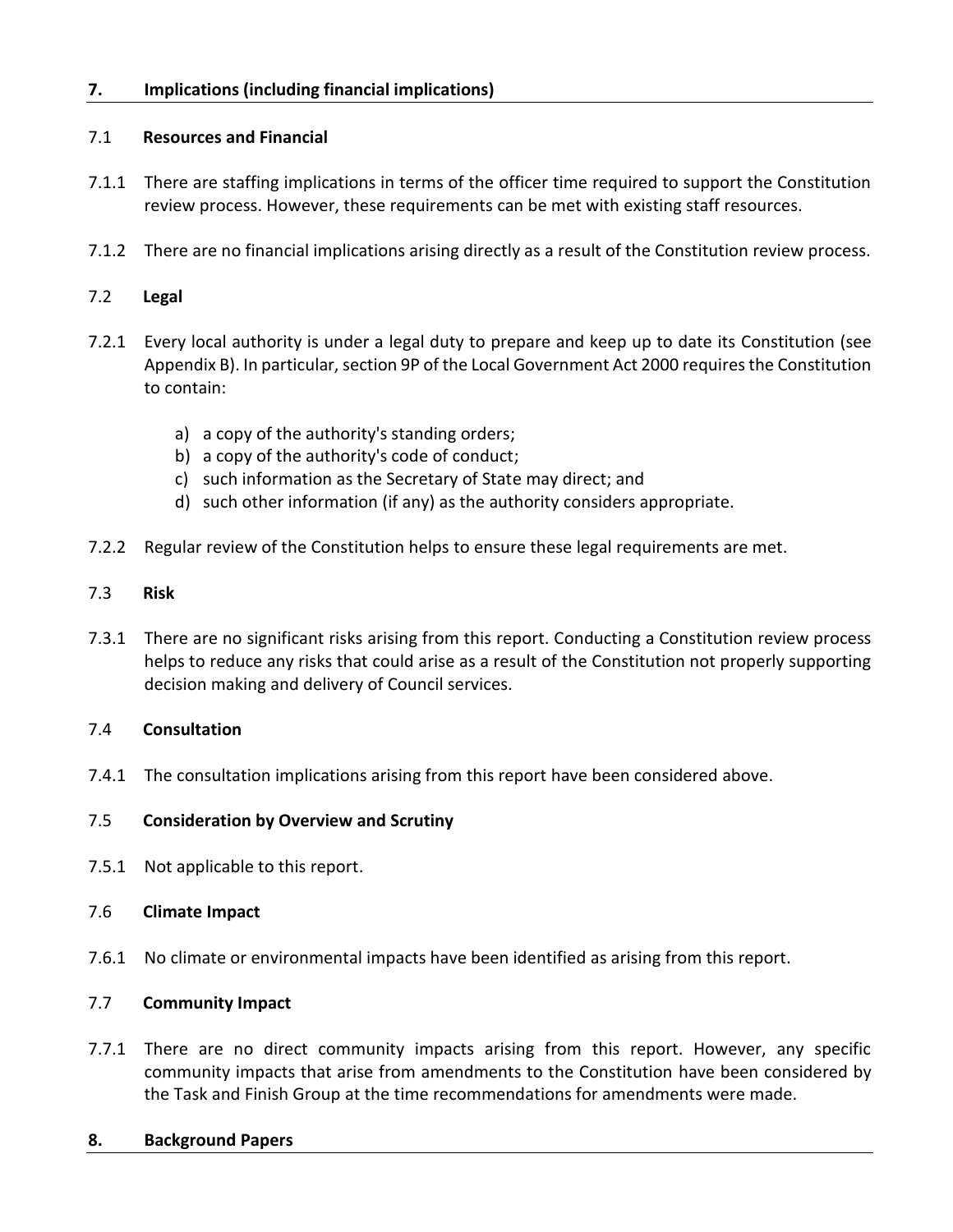8.1 Reports to the Democracy & Standards Committee, 29 July and 30 September 2021.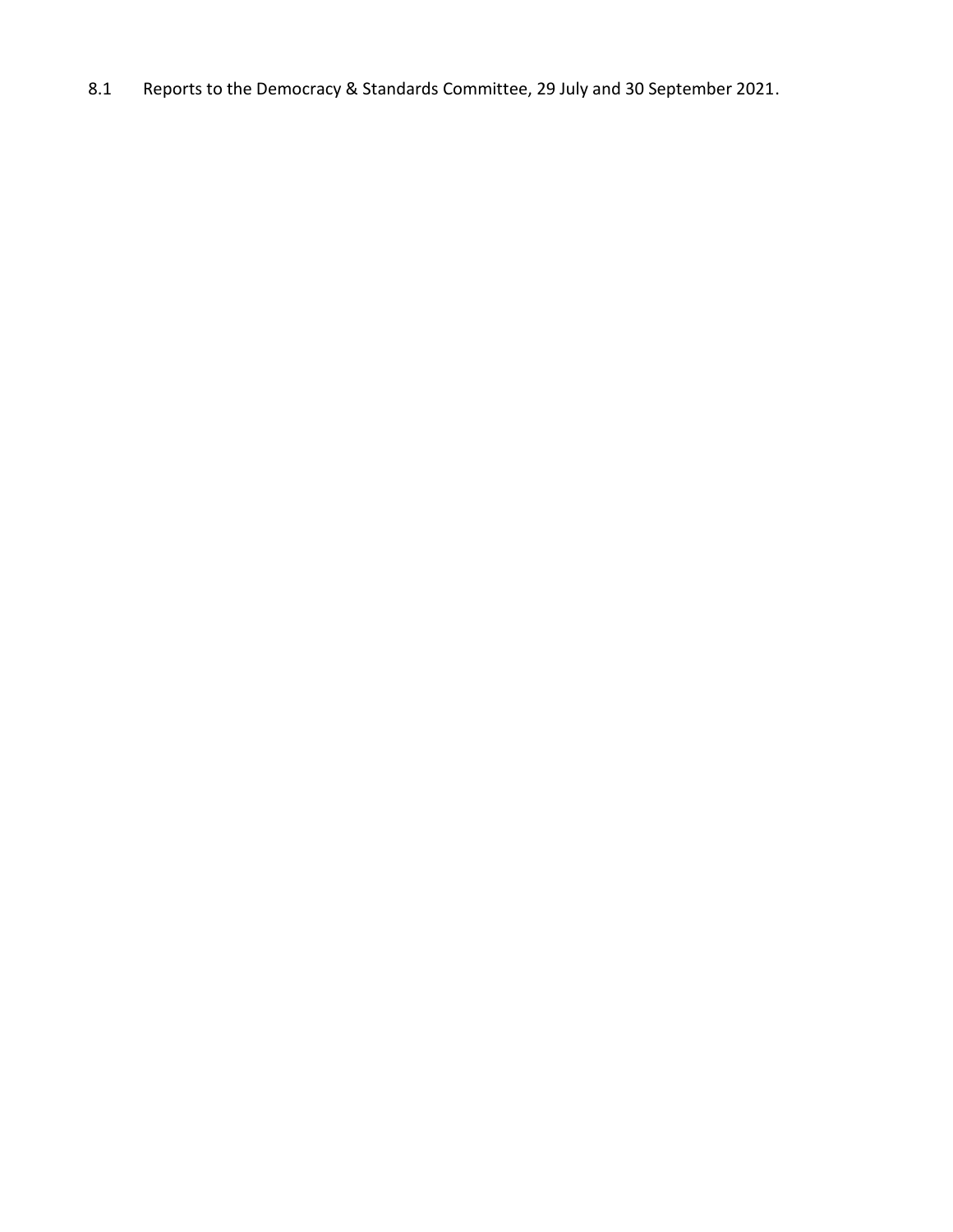#### **Democracy and Standards Committee**

#### **Constitution Review Task and Finish Group**

#### **DRAFT TERMS OF REFERENCE**

In accordance with the review principles approved by the Democracy and Standards Committee:

- **1.** To identify, in conjunction with officers, areas of the Constitution that require review and consider proposed amendments.
- **2.** To conduct a consultation exercise on changes to the Constitution with those stakeholders identified in the consultation programme agreed by the Democracy and Standards Committee.
- **3.** To review consultation responses and consider any necessary amendments to the Constitution arising from them.
- **4.** To report to the Democracy and Standards Committee recommending amendments to the Constitution for onward recommendation by the Committee to Cabinet and Council.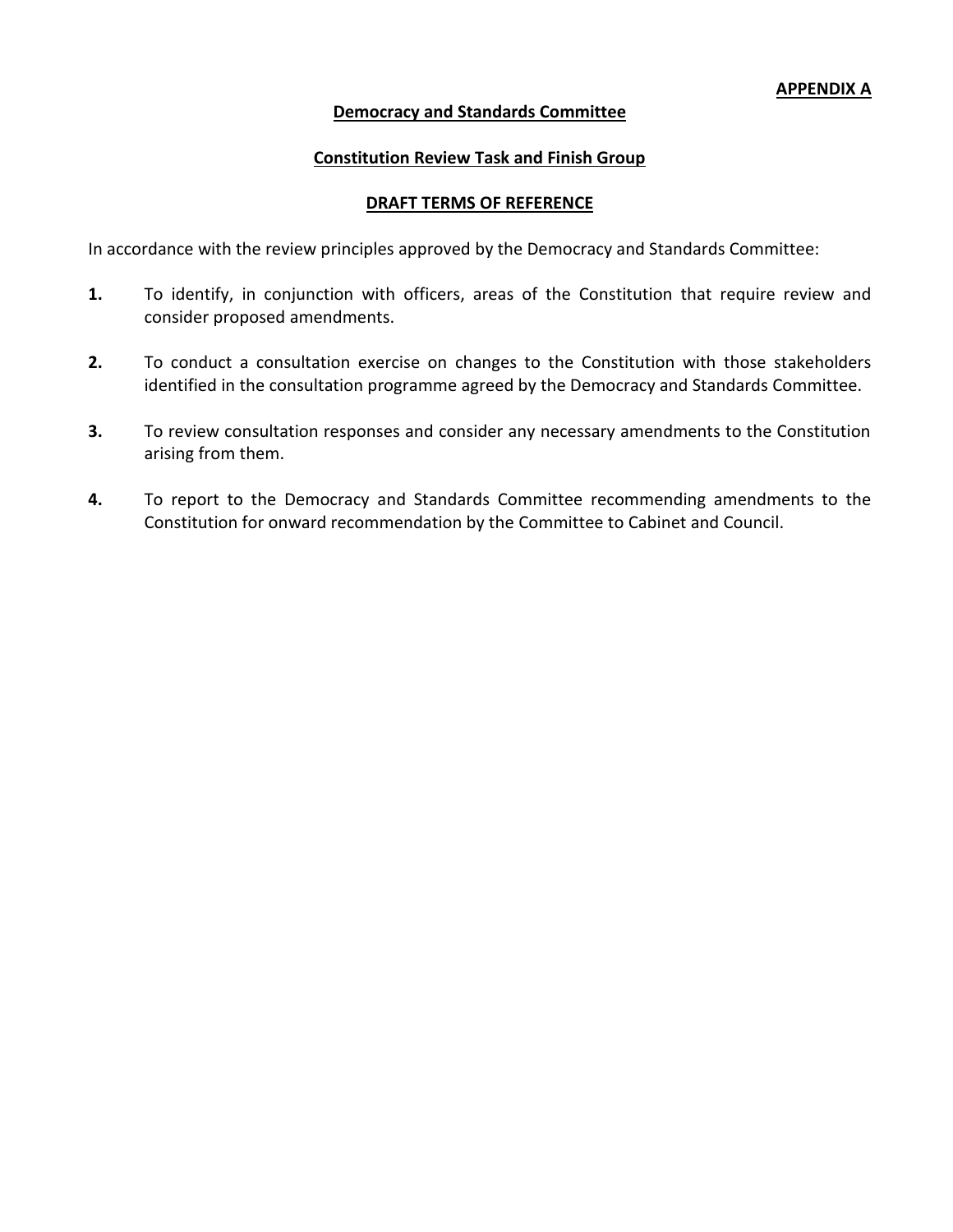#### **CONSTITUTION REVIEW PROPOSAL**

#### **Introduction**

A council's Constitution should primarily be a locally driven document that reflects the character and culture of the organisation. It should facilitate council business, deliver consistent, efficient and effective decision-making and enable good governance. It should not create overly bureaucratic procedures but promote transparency, efficiency and democratic accountability.

#### **Background**

West Northamptonshire Council's Constitution was introduced at short notice during the shadow authority period, with a view to putting a core instrument in place. This was to be followed by a more detailed and thorough review once the new authority was up and running, to ensure the Constitution's legal compliance and completeness.

The Council's Constitution can be found using the following link: <https://cms.westnorthants.gov.uk/media/79/download>

#### **Legislation**

Every local authority is under a duty to prepare and keep up to date its Constitution under [s.9P of the](https://www.legislation.gov.uk/ukpga/2000/22/part/1A/chapter/5/crossheading/local-authority-constitution)  [Local Government Act 2000.](https://www.legislation.gov.uk/ukpga/2000/22/part/1A/chapter/5/crossheading/local-authority-constitution)

The Constitution must contain:

- the standing orders/procedure rules
- the members' code of conduct
- such information as the Secretary of State may direct
- such other information (if any) as the authority considers appropriate

Constitutions must be available for inspection at all reasonable hours by members of the public and supplied to anyone who asks for a copy on payment of a reasonable fee. Under [s.135 Local Government Act 1972,](https://www.legislation.gov.uk/ukpga/1972/70/section/135) every local authority must make standing orders with respect to the making of contracts for the supply of goods or materials or for the execution of works.

Under sections [8](https://www.legislation.gov.uk/ukpga/1989/42/section/8) and [20](https://www.legislation.gov.uk/ukpga/1989/42/part/I/crossheading/duty-to-adopt-certain-procedural-standing-orders) of the Local Government and Housing Act 1989, the Secretary of State may by regulations require local authorities to incorporate in standing orders relating to their staff, meetings and proceedings. Accordingly, the Local Authorities (Standing Orders) Regulations [1993,](https://www.legislation.gov.uk/uksi/1993/202/part/III/made) the Local Authorities (Standing Orders) (England) Regulations [2001](https://www.legislation.gov.uk/uksi/2001/3384/note/made) and the Local Authorities (Standing Orders) (England) (Amendment) Regulations [2014](https://www.legislation.gov.uk/uksi/2014/165/note/made) and [2015,](https://www.legislation.gov.uk/uksi/2015/881/note/made) all require certain standing orders relating to staff and council proceedings to be included in the Constitution.

Furthermore, the Secretary of State issued guidance in the form of the Local Government Act 2000 (Constitutions)(England) Direction in December 2000, which required over 80 minimum requirements to be included within Constitutions. West Northamptonshire Council's compliance with these is outlined in the table below: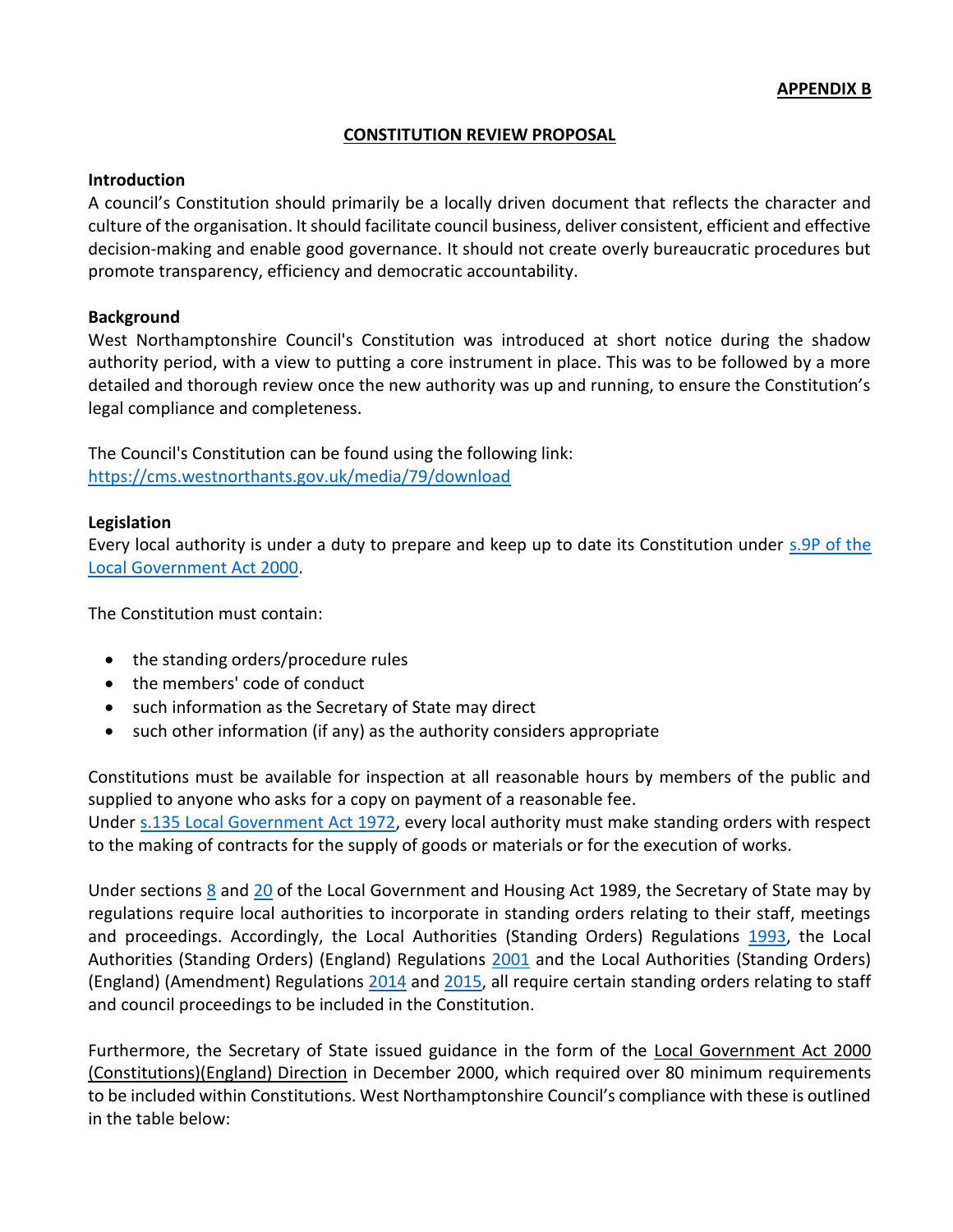|    | <b>Direction Requirement</b>                                                                                                                                                                                                                                                                                                                                                                                                                                                                                                                                                                                                                                                                                               | <b>Relevant part of current</b><br><b>Constitution</b>                                                    |
|----|----------------------------------------------------------------------------------------------------------------------------------------------------------------------------------------------------------------------------------------------------------------------------------------------------------------------------------------------------------------------------------------------------------------------------------------------------------------------------------------------------------------------------------------------------------------------------------------------------------------------------------------------------------------------------------------------------------------------------|-----------------------------------------------------------------------------------------------------------|
| 1. | A summary and explanation of the purpose and content of the<br>Constitution                                                                                                                                                                                                                                                                                                                                                                                                                                                                                                                                                                                                                                                | Part 1.1                                                                                                  |
| 2. | A description of the composition of the council, the scheme of $\mathsf{Part}\,1.1$<br>ordinary elections for members of the council and their terms<br>of office                                                                                                                                                                                                                                                                                                                                                                                                                                                                                                                                                          |                                                                                                           |
| 3. | A description of the principal roles and functions of the<br>members of the council under executive arrangements,<br>including the rights and duties of those members                                                                                                                                                                                                                                                                                                                                                                                                                                                                                                                                                      | Part 1.1<br>Part 8.1                                                                                      |
| 4. | The scheme of allowances for members of the authority drawn Part 8.6<br>up in accordance with regulations made under s.18 of the Local Scheme of Allowances needs<br>Government and Housing Act 1989                                                                                                                                                                                                                                                                                                                                                                                                                                                                                                                       | to be inserted.                                                                                           |
| 5. | $\vert$ A description of the rights and responsibilities of inhabitants of Part 5.4<br>the authority's area including:<br>their rights to vote in elections for the return of members<br>i.<br>of the authority<br>ii. their rights to access to information about the authority's<br>activities<br>iii. their rights of access to meetings of the council, its<br>committees and sub-committees and any joint committees<br>established with any other authority and<br>iv. their rights of access to meetings of the executive and<br>committees of the executive                                                                                                                                                        |                                                                                                           |
| 6. | A description of the roles of the authority itself under executive Part 3<br>arrangements, including:<br>the functions which may be exercised only by full Council<br>i.<br>or which may to some extent be exercised only by full<br>Council (including, in the case of a local authority operating<br>executive arrangements, any plans and strategies which<br>are subject to approval or adoption by full Council by virtue<br>of reg.5 and Sch.4 para.1 of the Local Authorities<br>(Functions and Responsibilities) (England) Regulations<br>2000) and<br>any rules governing the conduct and proceedings of<br>ii.<br>meetings of full Council, whether specified in the<br>authority's standing orders or otherwise | Part 5                                                                                                    |
| 7. | A description of the roles and functions of the chairman of the<br>council                                                                                                                                                                                                                                                                                                                                                                                                                                                                                                                                                                                                                                                 | Part 1.13<br>Part 3.2 (para.6)<br>Part 8 (Part D)<br>Suggest amalgamate all<br>references into one place. |
| 8. | A description of the functions of the local authority executive<br>which are exercisable by individual members of the executive<br>stating, as respects each function, the name of the member by<br>whom it is exercisable                                                                                                                                                                                                                                                                                                                                                                                                                                                                                                 | Part 5<br>A table of Cabinet members<br>and their portfolios needs to<br>be inserted.                     |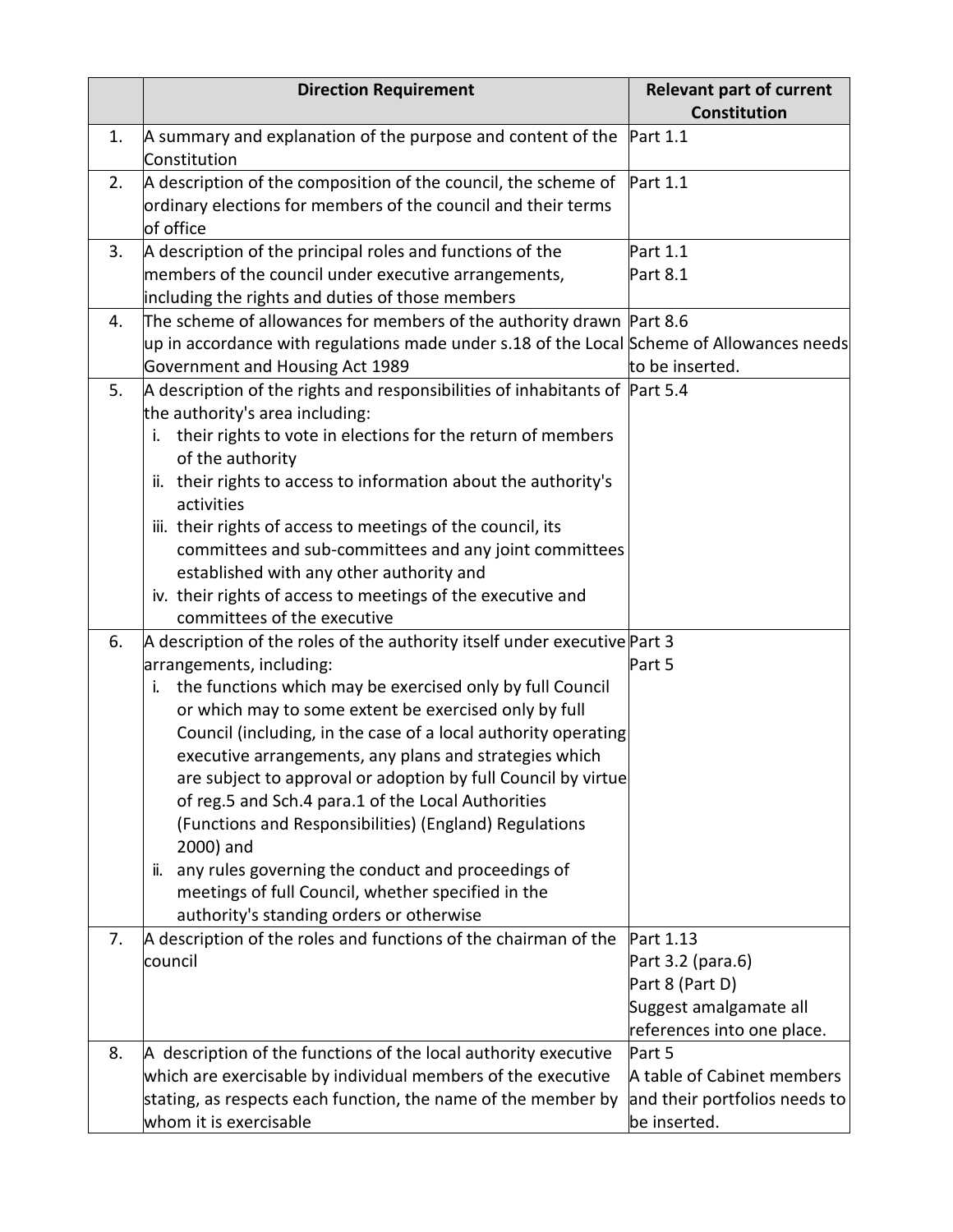| 9.  | A description of the functions of the local authority executive                                              | Part 5                      |
|-----|--------------------------------------------------------------------------------------------------------------|-----------------------------|
|     | that are exercisable by the executive collectively or a                                                      | Description needs to be     |
|     | committee of the executive stating, as respects each function,                                               | inserted.                   |
|     | the membership of the body by who it is exercisable                                                          |                             |
| 10. | A description of those powers of the executive which for the                                                 | Part 9.2                    |
|     | time being are exercisable by an officer, stating the title of the                                           | Need to distinguish between |
|     | officer by whom each of the powers so specified is exercisable, Executive and Non-Executive                  |                             |
|     | other than any power exercisable by the officer for a specified                                              | officer delegations.        |
|     | period not exceeding six months                                                                              | Need to allocate Local      |
|     |                                                                                                              | Choice Functions.           |
|     |                                                                                                              | Need to review and update   |
|     |                                                                                                              | List of Proper Officers.    |
| 11. | A description of the arrangements for the operation of                                                       | Part 7                      |
|     | overview and scrutiny committees, including:                                                                 | Terms of reference and      |
|     | i. the terms of reference and membership of those                                                            | membership of the three     |
|     | committees and any rules governing the exercise of their                                                     | Overview & Scrutiny         |
|     | functions and                                                                                                | Committees need to be       |
|     | ii. any rules governing the conduct and proceedings of                                                       | inserted.                   |
|     | meetings of those committees, whether specified in the                                                       |                             |
|     | authority's standing orders or otherwise                                                                     |                             |
| 12. | A description of the roles of the executive, committees of the                                               | Part 5                      |
|     | executive and members of the executive including:                                                            | Part 8 (Parts B and C)      |
|     | the roles, functions, rights, responsibilities and duties of<br>i.                                           |                             |
|     | members of the executive                                                                                     |                             |
|     | ii. in the case of a leader and cabinet form of executive, any                                               |                             |
|     | rules governing the election of the executive leader                                                         |                             |
|     | iii. any rules governing the appointment or dismissal of                                                     |                             |
|     | members of the executive                                                                                     |                             |
|     | iv. any provisions in the executive arrangements with respect                                                |                             |
|     | to the quorum, proceedings and location of meetings of                                                       |                             |
|     | the executive                                                                                                |                             |
|     | v. any provisions in the executive arrangements with respect                                                 |                             |
|     | to the quorum, proceedings and location of meetings of                                                       |                             |
|     | any committees of the executive                                                                              |                             |
|     | vi. any provisions in the executive arrangements with respect                                                |                             |
|     | to the appointment of committees of the executive                                                            |                             |
| 13. | A description of the roles of any committees or sub-committees Part 4                                        |                             |
|     | appointed by the authority in accordance with s.101 of the                                                   |                             |
|     | Local Government Act 1972, including:<br>the membership, terms of reference and functions of such            |                             |
|     | committees or sub-committees and                                                                             |                             |
|     |                                                                                                              |                             |
|     | any rules governing the conduct and proceedings of<br>ii.<br>meetings of those committees or sub-committees, |                             |
|     |                                                                                                              |                             |
|     | whether specified in the authority's standing orders or<br>otherwise                                         |                             |
|     |                                                                                                              |                             |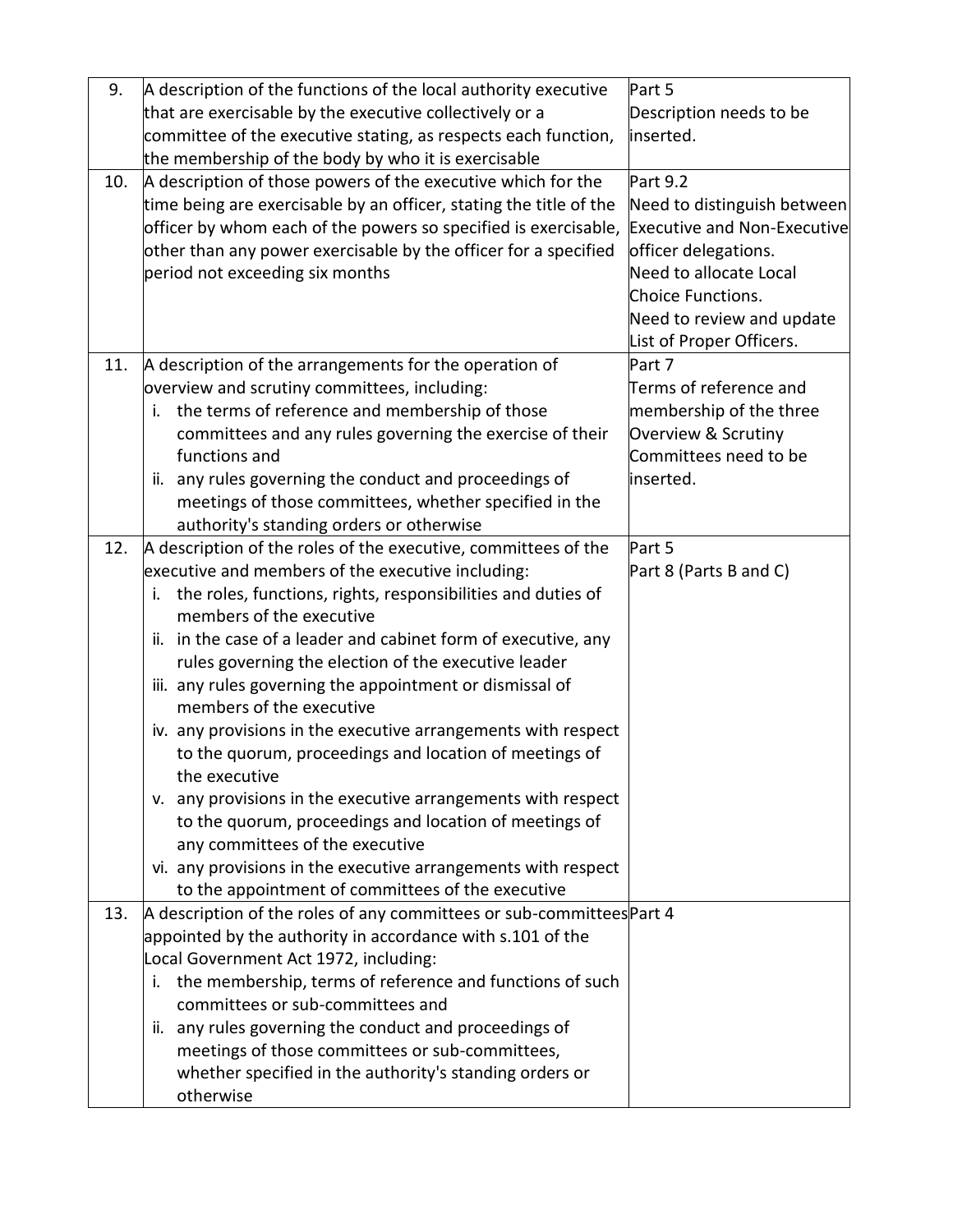| 14. | A description of those powers of the council which for the time Part 9.2                   |                                    |
|-----|--------------------------------------------------------------------------------------------|------------------------------------|
|     | being are exercisable by an officer, stating the title of the                              | Need to distinguish between        |
|     | officer by whom each of the powers so specified is exercisable,                            | <b>Executive and Non-Executive</b> |
|     | other than any power exercisable by the officer for a specified                            | officer delegations.               |
|     | period not exceeding six months                                                            | Need to allocate Local             |
|     |                                                                                            | Choice Functions.                  |
|     |                                                                                            | Need to review and update          |
|     |                                                                                            | List of Proper Officers.           |
| 15. | A description of the roles of the local authority's Standards                              | Part 4.4                           |
|     | Committee and any parish council sub-committee of the                                      |                                    |
|     | Standards Committee appointed in accordance with ss.53 or 55                               |                                    |
|     | of the Act, including:                                                                     |                                    |
|     | the membership, terms of reference and functions of that<br>i.                             |                                    |
|     | committee or sub-committee and                                                             |                                    |
|     | ii. any rules governing the conduct and proceedings of                                     |                                    |
|     | meetings of that committee or sub-committee, whether                                       |                                    |
|     | specified in the authority's standing orders or otherwise                                  |                                    |
| 16. | A description of the roles of any area committees appointed by Part 6                      |                                    |
|     | the authority to exercise functions in accordance with reg.16A                             | Need to include                    |
|     | of the Local Government (Committees and Political Groups)                                  | membership of Shared               |
|     | Regulations 1990 or, as the case may be, s.18 of the Act and the Services Joint Committee, |                                    |
|     | Local Authorities (Arrangements for the Discharge of Functions) and Police, Crime and Fire |                                    |
|     | (England) Regulations 2000, including:                                                     | Panel.                             |
|     | the membership, terms of reference and functions of such                                   |                                    |
|     | committees and                                                                             |                                    |
|     | any rules governing the conduct and proceedings of<br>ii.                                  |                                    |
|     | meetings of those committees, whether specified in the                                     |                                    |
|     | authority's standing orders or otherwise                                                   |                                    |
| 17. | A description of any joint arrangements made with any other                                | Part 6                             |
|     | local authorities under s.101(5) of the Local Government Act                               | Need to include                    |
|     | 1972, including:                                                                           | membership of Shared               |
|     | the terms of those arrangements<br>j,                                                      | Services Joint Committee,          |
|     | the membership, terms of reference and functions of any<br>ii.                             | and Police, Crime and Fire         |
|     | joint committees established under those arrangements                                      | Panel.                             |
|     | and                                                                                        |                                    |
|     | iii. any rules governing the conduct and proceedings of                                    |                                    |
|     | meetings of those joint committees, whether specified in                                   |                                    |
|     | the authority's standing orders or otherwise                                               |                                    |
| 18. | A description of any arrangements made with another local                                  | Part 6                             |
|     | authority for the discharge of functions by that other local                               |                                    |
|     | authority or the executive of that other local authority in                                |                                    |
|     | accordance with s.101(1)(b) of the Local Government Act 1972                               |                                    |
|     | or, as the case may be, Local Authorities (Arrangements for the                            |                                    |
|     | Discharge of Functions) (England) Regulations 2000                                         |                                    |
| 19. | A description of the roles of officers of the local authority,                             | Part 8.4                           |
|     | including:                                                                                 | Part 9.5 and 9.7                   |
|     | the management structure for officers of the authority<br>Ι.                               | Need to incorporate at Part        |
|     |                                                                                            | $9.5$ (para.3.5d) the              |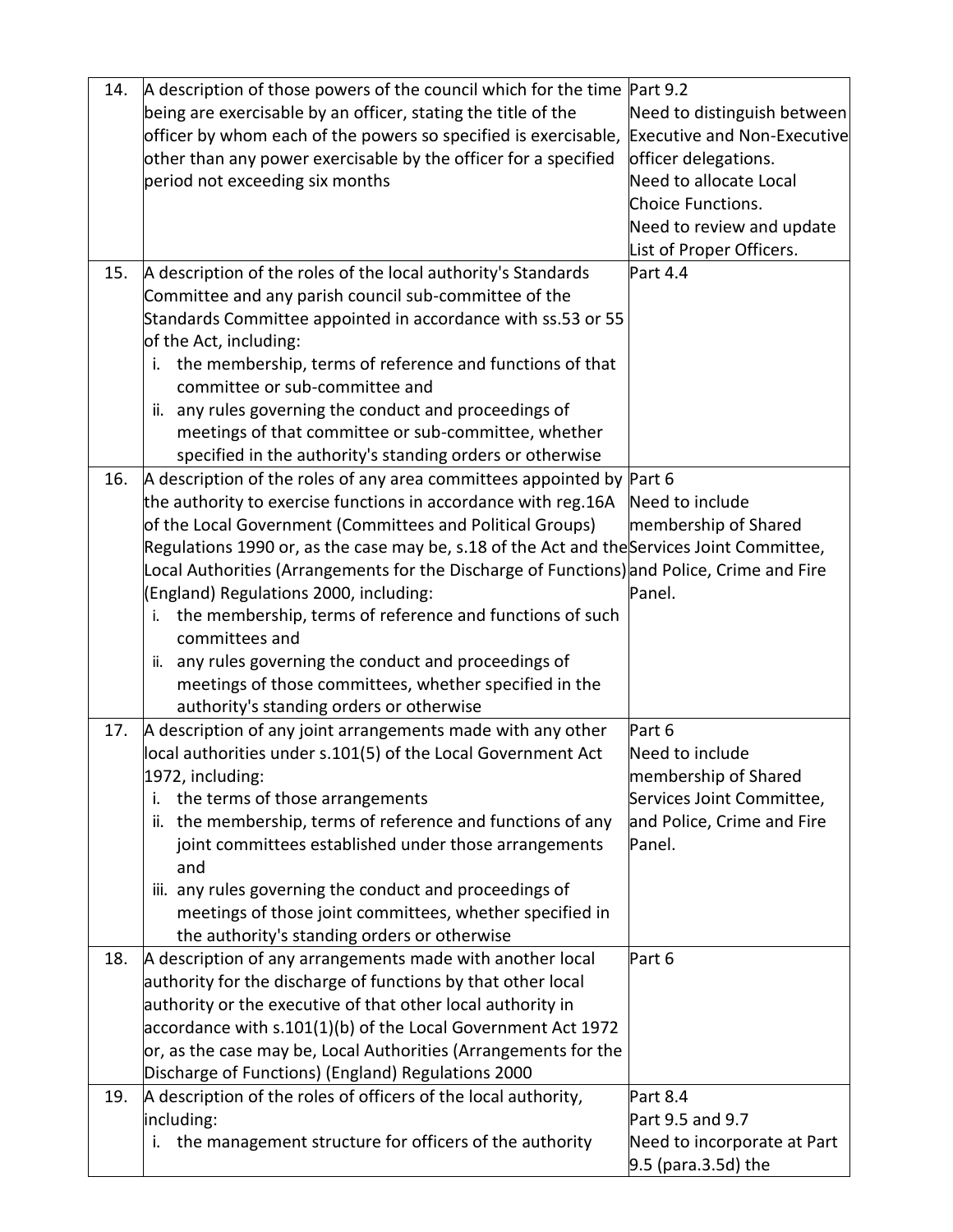|     | ii. any arrangements made under s.101 of the Local                                                                             | provisions of the Standing    |
|-----|--------------------------------------------------------------------------------------------------------------------------------|-------------------------------|
|     | Government Act 1972 or, as the case may be, ss.14, 15 or                                                                       | Orders Regulations into the   |
|     | 16 of the Act for the discharge of functions by officers of                                                                    | <b>Employment Procedure</b>   |
|     | the authority                                                                                                                  | Rules.                        |
|     | iii. the roles and functions of the head of paid service,                                                                      |                               |
|     | monitoring officer and chief finance officer                                                                                   |                               |
|     | iv. the code of conduct for local government employees                                                                         |                               |
|     | issued by the Secretary of State in accordance with s.82 of                                                                    |                               |
|     | the Act                                                                                                                        |                               |
|     | v. any rules governing the recruitment, appointment,                                                                           |                               |
|     | dismissal and disciplinary action of officers of the authority                                                                 |                               |
|     | vi. any protocol established by the authority in respect of                                                                    |                               |
|     | relationships between members and officers                                                                                     |                               |
| 20. | A description of the arrangements the authority has in place for Part 2                                                        |                               |
|     | access of the public, members of the authority and officers of                                                                 | Part 5.4                      |
|     | the authority to meetings of the authority, committees and                                                                     |                               |
|     | sub- committees, joint committees established with any other                                                                   |                               |
|     | local authority, the executive and committees of the executive                                                                 |                               |
| 21. | A description of the arrangements the authority has in place for Part 2                                                        |                               |
|     | access of the public, members of the authority and officers of                                                                 | Part 5.4                      |
|     | the authority to information about the decisions made or to be                                                                 |                               |
|     | made by or in respect of local authority's functions and                                                                       |                               |
|     | activities                                                                                                                     |                               |
| 22. | A register stating:                                                                                                            | Need to insert a link to the  |
|     | the name and address of every member of the local<br>ı.                                                                        | councillors and committees    |
|     | authority executive for the time being and the division (if                                                                    | section on the website.       |
|     | any) which they represent and                                                                                                  |                               |
|     | ii. the name of every member of each committee of the local                                                                    |                               |
| 23. | authority's executive for the time being<br>A description of the rules and procedures for the management Part 9.2, 9.6 and 9.7 |                               |
|     | of its financial, contractual and legal affairs, including:                                                                    |                               |
|     | procedures for auditing the local authority;<br>i.                                                                             |                               |
|     | the local authority's financial rules or regulations, whether<br>ii.                                                           |                               |
|     | specified in the authority's standing orders or otherwise;                                                                     |                               |
|     | iii. rules, regulations and procedures in respect of contracts                                                                 |                               |
|     | and procurement, including authentication of documents,                                                                        |                               |
|     | whether specified in the authority's standing orders or                                                                        |                               |
|     | otherwise and                                                                                                                  |                               |
|     | iv. rules and procedures in respect of legal proceedings                                                                       |                               |
|     | brought by and against the local authority                                                                                     |                               |
| 24. | A description of the register of interests of members and co-                                                                  | Part 8.2 (Section 3)          |
|     | opted members of the authority required under s.81 of the Act, Need to add a description of                                    |                               |
|     | together with the procedures for publicising, maintaining and                                                                  | the register and reference to |
|     | updating that register                                                                                                         | the website where it is       |
|     |                                                                                                                                |                               |
|     |                                                                                                                                | published.                    |
| 25. | A description of the rules and procedures for review, revision,                                                                | Part 3 (para.50)              |
|     | suspension and interpretation of the authority's Constitution                                                                  | Part 4 (para.4.4.2.a)         |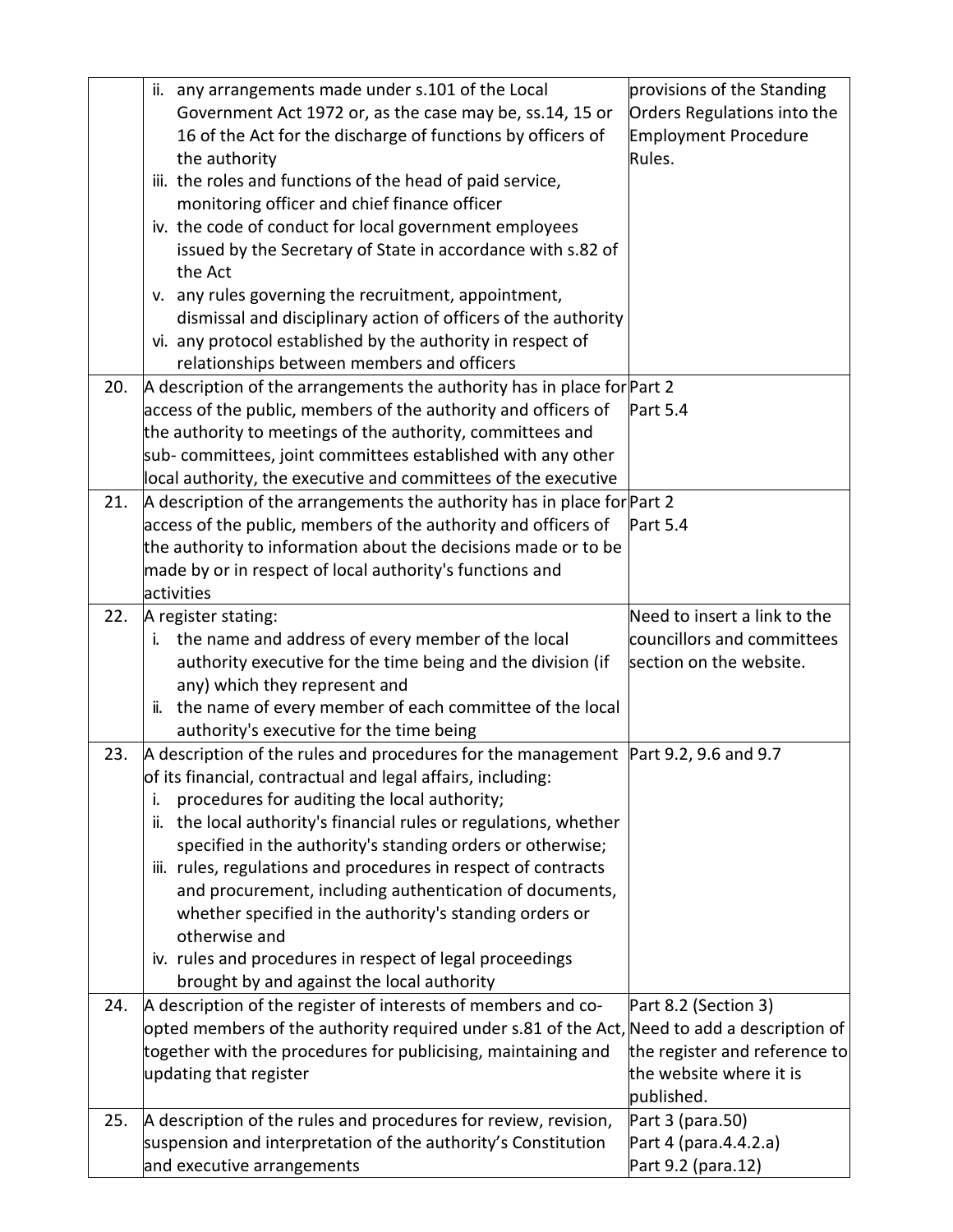| 26.                             | The Code of Conduct for Members                                                                                                                                                                                                    | Part 8.2                                                                                                                                                 |
|---------------------------------|------------------------------------------------------------------------------------------------------------------------------------------------------------------------------------------------------------------------------------|----------------------------------------------------------------------------------------------------------------------------------------------------------|
|                                 | <b>Legislative Requirement</b>                                                                                                                                                                                                     | <b>Relevant part of current</b><br>Constitution                                                                                                          |
| LGA<br>1972                     | s.135 Standing orders with respect to the making of contracts for the Part 9.6<br>supply of goods or materials or for the execution of works                                                                                       |                                                                                                                                                          |
| SO<br>Regs                      | Standing orders dealing with the appointment of chief officers.                                                                                                                                                                    | Need to incorporate the<br>provisions of the Standing                                                                                                    |
| 1993                            | Standing orders dealing with the recording of votes and signing Orders Regulations into the<br>of minutes.                                                                                                                         | <b>Employment Procedure</b><br>Rules at Part 9.5.<br>Part 3.2 (para.33)<br>Need to add reference to<br>not signing minutes at<br>extraordinary meetings. |
| SO.                             | Standing orders dealing with the appointment or dismissal of,                                                                                                                                                                      | Need to incorporate the                                                                                                                                  |
| Regs                            | or the taking of disciplinary action against, the Head of Paid<br>2001 Service, the Monitoring Officer and the Chief Finance Officer;<br>the objection by the council to budgets, plans or strategies<br>submitted by the Cabinet. | provisions of the Standing<br>Orders Regulations into the<br><b>Employment Procedure</b><br>Rules at Part 9.5.<br>Part 3.4 (para.2.1)                    |
| SO <sub>1</sub><br>Regs<br>2014 | Standing orders dealing with the recording of votes at budget<br>meetings                                                                                                                                                          | Part 3.2 (para.31)                                                                                                                                       |
| <b>SO</b><br>Regs               | Standing orders dealing with the appointment or dismissal of,<br>or the taking of disciplinary action against, the Head of Paid<br>2015 Service, the Monitoring Officer and the Chief Finance Officer.                             | Need to incorporate the<br>provisions of the Standing<br>Orders Regulations into the<br><b>Employment Procedure</b><br>Rules at Part 9.5.                |

# **Procedure**

The Democracy and Standards Committee has overall responsibility for reviewing the Constitution and recommending any proposed changes to Cabinet and Full Council for approval.

The Monitoring Officer has delegated authority to make consequential amendments to the Constitution to give effect to a lawful decision; as a direct consequence of a change made outside the council, e.g. a change in legislation; and to correct an error or resolve an inconsistency. All such changes are to be reported to Council.

# **Proposals**

The Democracy and Standards Committee be asked to:

- approve an appropriate programme of consultation with members, officers and external stakeholders, e.g. public, media, businesses, parish council, etc, on what changes (if any) they would like to see made to the Constitution and how it might be improved
- consider recommendations from the Monitoring Officer on amendments to the Constitution to ensure it is lawful, fit for purpose and up-to-date